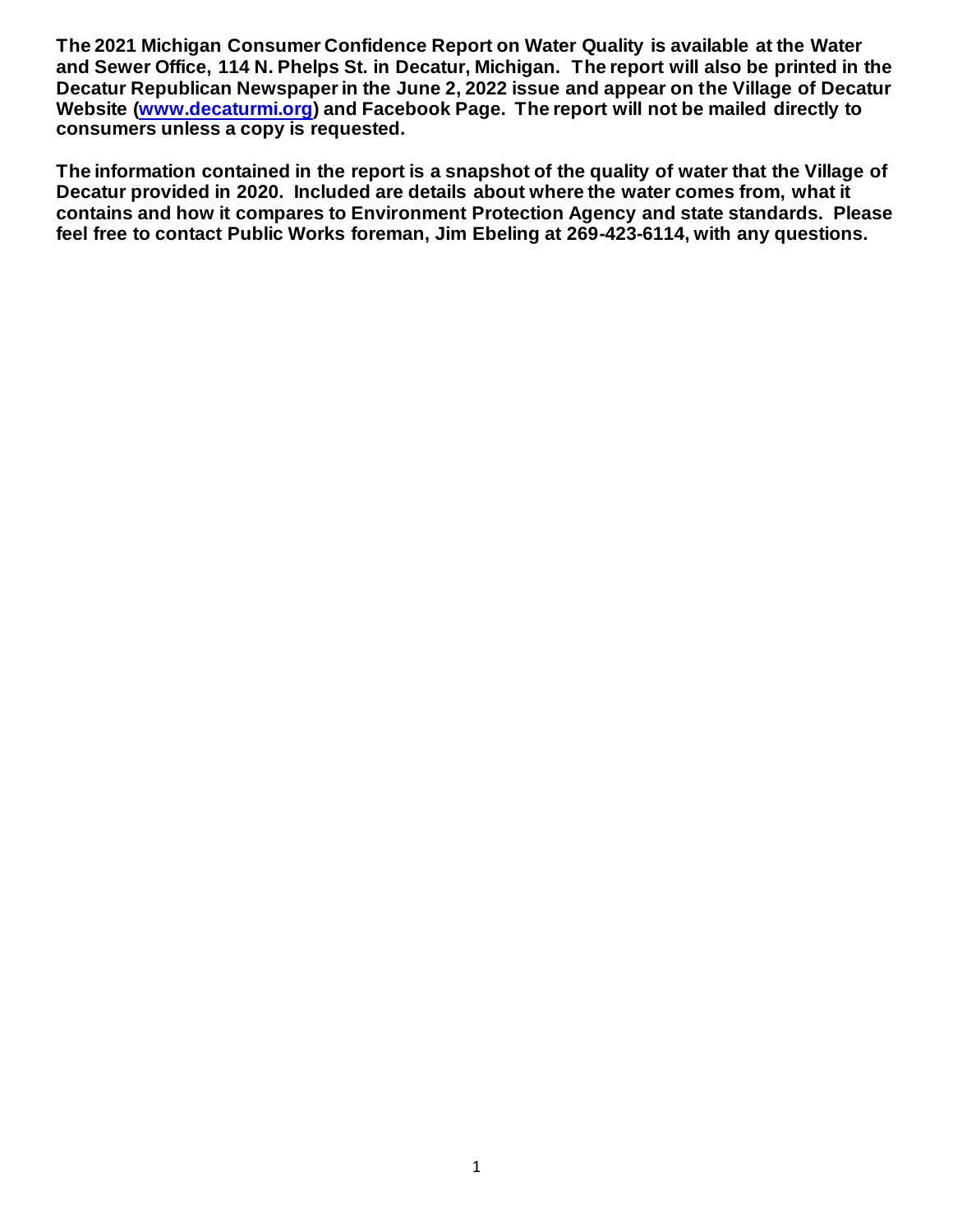

## **2021 Water Quality Report for the Village of Decatur**

This report covers the drinking water quality for the Village of Decatur for

the 2021 calendar year. This information is a snapshot of the quality of the water that we provided to you in 2021. Included are details about where your water comes from, what it contains, and how it compares to Environmental Protection Agency (EPA) and state standards.

Your water comes from three groundwater wells located within the Village Limits. Number 2 well is 116' deep, #3 well is 192' deep, #4 well is 192' deep, they draw from a Drift clay covered aquifer system. Our water is pumped fresh from these wells and no treatment is utilized at this time. The State has performed an assessment of our source water. Such an assessment was completed on all of the sources of drinking water across the country that provide water to 25 people or more. Each system's wells were given a rating based on how susceptible the source water is to contamination from identified sources. This will help communities understand the potential threats to their water supplies and prioritize needs for protecting the water from contamination. *This does not mean* that your water is or will become contaminated. The possible susceptibility rating ranges from low to very high. The rating for the wells in the Village of Decatur is moderately high. A complete copy of this report is available at the Decatur Village Hall.

The Village of Decatur is making efforts to protect our sources by participating in a Wellhead Protection Program completed as of September 2015. If you would like to know more about the report, please contact The Village of Decatur offices.

- **Contaminants and their presence in water:**  Drinking Water, including bottled water, may reasonably be expected to contain at least small amounts of some contaminants. The presence of contaminants does not necessarily indicate that water poses a health risk. More information about contaminants and potential health effects can be obtained by calling the **EPA's Safe Drinking Water Hotline (800-426-4791)**.
- **Vulnerability of sub-populations:** Some people may be more vulnerable to contaminants in drinking water than the general population. Immunocompromised persons such as persons with cancer undergoing chemotherapy, persons who have undergone organ transplants, people with HIV/AIDS or other immune systems disorders, some elderly, and infants can be particularly at risk from infections. These people should seek advice about drinking water from their health care providers. EPA/CDC guidelines on appropriate means to lessen the risk of infection by Cryptosporidium and other microbial contaminants are available from the Safe Drinking Water Hotline (800-426-4791).
- **Sources of drinking water:** The sources of drinking water (both tap water and bottled water) include rivers, lakes, streams, ponds, reservoirs, springs, and

wells. Our water comes from wells. As water travels over the surface of the land or through the ground, it dissolves naturally-occurring minerals and, in some cases, radioactive material, and can pick up substances resulting from the presence of animals or from human activity.

- Contaminants that may be present in source water include:
	- **Microbial contaminants***,* such as viruses and bacteria, which may come from sewage treatment plants, septic systems, agricultural livestock operations and wildlife.
	- **Inorganic contaminants***,* such as salts and metals, which can be naturally-occurring or result from urban stormwater runoff, industrial or domestic wastewater discharges, oil and gas production, mining or farming.
	- **Pesticides and herbicides***,* which may come from a variety of sources such as agriculture and residential uses.
	- **Radioactive contaminants***,* which can be naturally occurring or be the result of oil and gas production and mining activities.
	- **Organic chemical contaminants***,* including synthetic and volatile organic chemicals, which are by-products of industrial processes and petroleum production, and can also come from gas stations, urban stormwater runoff, and septic systems.

In order to ensure that tap water is safe to drink, EPA prescribe regulations that limit the levels of certain contaminants in water provided by public water systems. Food and Drug Administration regulations establish limits for contaminants in bottled water which provide the same protection for public health.

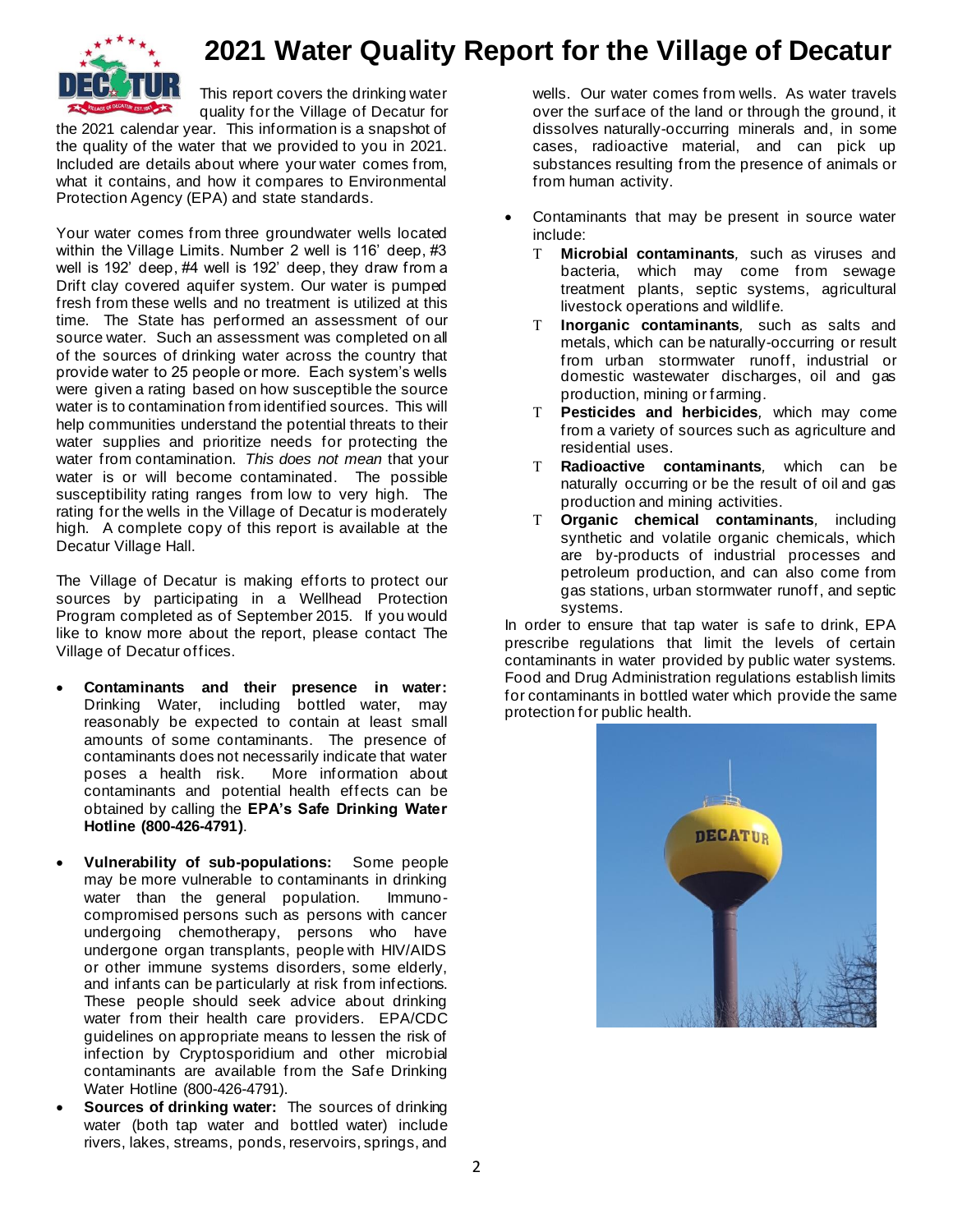## Water Quality Data

The table below lists all the drinking water contaminants that we detected during the 2021 calendar year. The presence of these contaminants in the water does not necessarily indicate that the water poses a health risk. Unless otherwise noted, the data presented in this table is from testing done January 1 – December 31, 2021. The State allows us to monitor for certain contaminants less than once per year because the concentrations of these contaminants are not expected to vary significantly from year to year. All of the data is representative of the water quality, but some are more than one year old.

## **Terms and abbreviations used below:**

•

- Maximum Contaminant Level Goal (MCLG): The level of a contaminant in drinking water below which there is no known or expected risk to health. MCLGs allow for a margin of safety.
- Maximum Contaminant Level (MCL): The highest level of a contaminant that is allowed in drinking water. MCLs are set as close to the MCLGs as feasible using the best available treatment technology.
- N/A: Not applicable ND: not detectable at testing limit ppb: parts per billion or micrograms per liter ppm: parts per million or milligrams per liter pCi/l: picocuries per liter (a measure of radioactivity).
- Action Level (AL): The concentration of a contaminant which, if exceeded, triggers treatment or other requirements that a water system must follow.
- Maximum Residual Disinfectant Level (MRDL): The highest level of a disinfectant allowed in drinking water. There is convincing evidence that addition of a disinfectant is necessary for control of microbial contaminants.
- Treatment Technique (TT): A required process intended to reduce the level of a contaminant in drinking water.

| <b>Requlated</b><br>Contaminant                                              | <b>MCL</b> | <b>MCLG</b> | Level<br><b>Detected</b> | Range            | <b>Year Sampled</b> | <b>Violation</b><br>Yes / No | <b>Typical Source of Contaminant</b>                                                                          |
|------------------------------------------------------------------------------|------------|-------------|--------------------------|------------------|---------------------|------------------------------|---------------------------------------------------------------------------------------------------------------|
| Arsenic<br>(ppb)                                                             | 10         | $\mathbf 0$ | 3.1                      | N/A              | $8 - 2 - 18$        | NO.                          | Erosion of natural deposits; Runoff from<br>orchards; Run off from glass and electronics<br>production wastes |
| <b>Nitrate</b><br>(ppm)                                                      | 10         | 10          | < 0.020                  | < 0.020          | $7 - 22 - 20$       | NO.                          | Run off from fertilizer use; leaching from septic<br>tanks, sewage; erosion of natural deposits.              |
| Fluoride<br>(ppm)                                                            | 4          | 4           | < 0.16                   | < 0.10<br>< 0.16 | $7 - 22 - 20$       | NO.                          | Erosion of natural deposits. Discharge from<br>fertilizer and aluminum factories.                             |
| Sodium (ppm)                                                                 | N/A        | N/A         | 28                       | 5.9-28           | $7 - 22 - 20$       | NO.                          | Erosion of natural deposits                                                                                   |
| <b>Radioactive</b><br>Contaminant                                            | <b>MCL</b> | <b>MCLG</b> | Level<br><b>Detected</b> | Range            | <b>Year Sampled</b> | <b>Violation</b><br>Yes / No | <b>Typical Source of Contaminant</b>                                                                          |
| <b>Total Coliform</b><br>(Total number<br>or % of positive<br>samples/month) | <b>TT</b>  | N/A         | N/A                      | N/A              | $0 - Oct. 2021$     | <b>NO</b>                    | Naturally present in the environment                                                                          |
| Alpha emitters<br>(pCi/L)                                                    | 15         | $\Omega$    | <b>ND</b>                | <b>NA</b>        | $8 - 18 - 16$       | NO.                          | Erosion of natural deposits                                                                                   |
| Combined<br>radium<br>(pCi/L)                                                | 5          | 0           | 3.30                     | ND-3.47          | $7 - 11 - 19$       | NO.                          | Erosion of natural deposits                                                                                   |

\*\* 90 percent of the samples collected were at or below the level reported for our water.

\*\*\* Unregulated contaminants are those for which EPA has not established drinking water standards. Monitoring helps EPA to determine where certain contaminants occur and whether it needs to regulate those contaminants.

**Information about lead:** If present, elevated levels of lead can cause serious health problems, especially for pregnant women and young children. Lead in drinking water is primarily from materials and components associated with service lines and home plumbing. Village of Decatur is responsible for providing high quality drinking water, but cannot control the variety of materials used in plumbing components. When your water has been sitting for several hours, you can minimize the potential for lead exposure by flushing your tap for 30 second s to 2 minutes before using water for drinking or cooking. If you are concerned about lead in your water, you may wish to have your water tested. Information on lead in drinking water, testing methods, and steps you can take to minimize exposure is available from the Safe Drinking Water Hotline or at http://www.epa.gov/safewater/lead.

**\*** Our water supply has **74** lead service lines and **168** service lines of unknown material out of a total of **726** service lines.

Monitoring and Reporting to the Department of Environment, Great Lakes, and energy (EGLE) Requirements: The State of Michiga n and the U.S. EPA require us to test our water on a regular basis to ensure its safety. We met all the monitoring and reporting requirements for 2020.

(OVER)